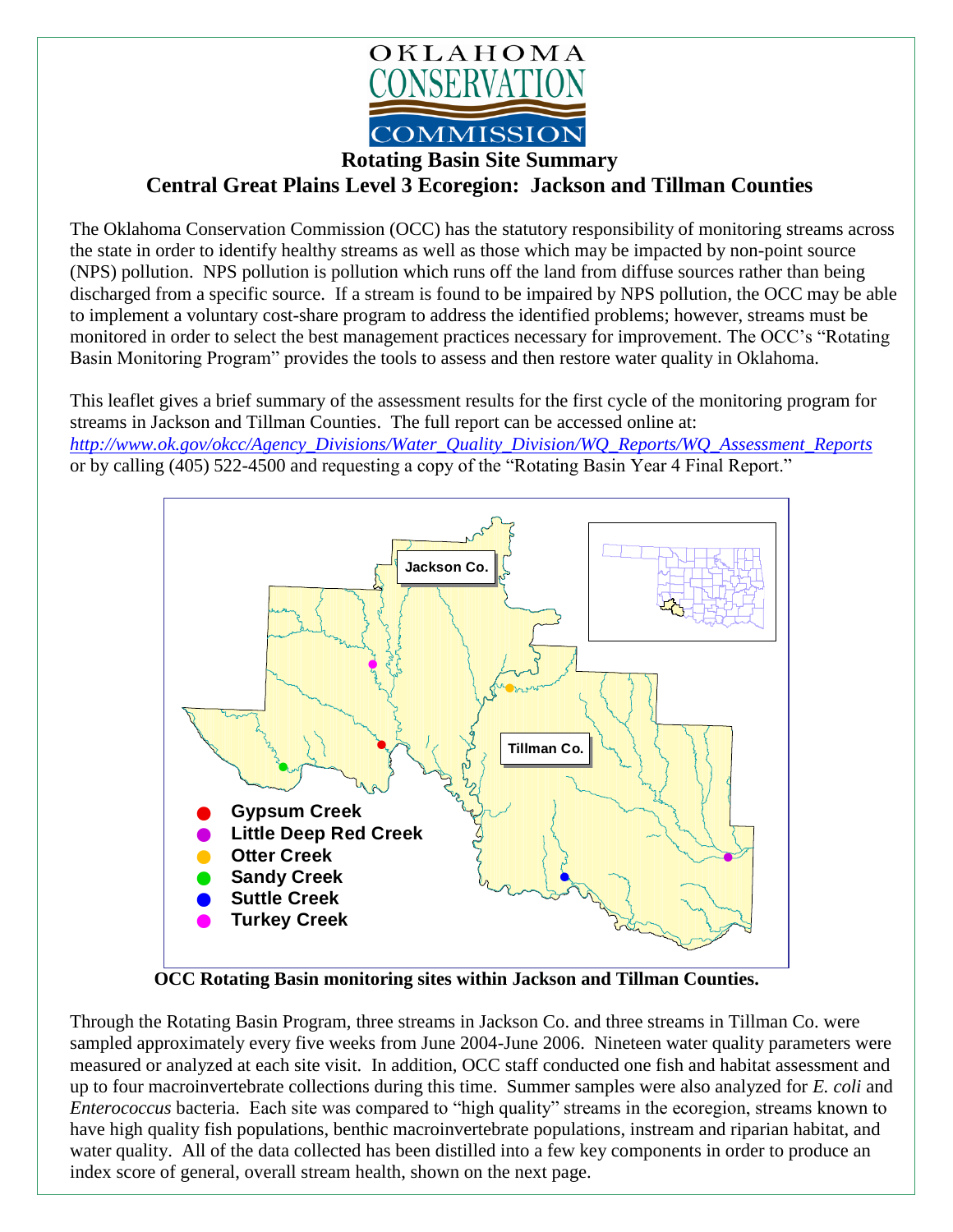**Summary of general stream health as determined by comparison to high quality streams in the Central Great Plains ecoregion and by assessment using Oklahoma State Water Quality Standards†.**

| moderate<br>good<br>poor                                                                                                                                                                                                                                                                           | <b>Poor</b>                        |                               |                               |                              |                               |                                        |
|----------------------------------------------------------------------------------------------------------------------------------------------------------------------------------------------------------------------------------------------------------------------------------------------------|------------------------------------|-------------------------------|-------------------------------|------------------------------|-------------------------------|----------------------------------------|
|                                                                                                                                                                                                                                                                                                    | <b>Otter</b><br><b>Creek</b>       | <b>Suttle</b><br><b>Creek</b> | <b>Gypsum</b><br><b>Creek</b> | <b>Sandy</b><br><b>Creek</b> | <b>Turkey</b><br><b>Creek</b> | <b>Little Deep</b><br><b>Red Creek</b> |
| <b>Overall Stream Health</b>                                                                                                                                                                                                                                                                       | $\overline{3}$                     | 9                             | 13                            | 19                           | 13                            | 21                                     |
| Phosphorus                                                                                                                                                                                                                                                                                         | $\overline{3}$                     | 5                             | $\overline{5}$                | 5                            | $\overline{5}$                | $\overline{5}$                         |
| Nitrogen                                                                                                                                                                                                                                                                                           | $\overline{3}$                     | 5                             | 5                             | 5                            | $\overline{5}$                | 5                                      |
| Ammonia                                                                                                                                                                                                                                                                                            | 5 <sup>5</sup>                     | $\overline{5}$                | $\overline{5}$                | $\overline{5}$               | $5\overline{)}$               | 5                                      |
| Dissolved Oxygen                                                                                                                                                                                                                                                                                   | $-5$                               | $-5$                          | $\overline{5}$                | 5                            | $-5$                          | 5                                      |
| pH                                                                                                                                                                                                                                                                                                 | $5\overline{)}$                    | $-5$                          | $\overline{5}$                | $\overline{5}$               | $\overline{5}$                | 5                                      |
| Turbidity                                                                                                                                                                                                                                                                                          | $-5$                               | $-5$                          | $-5$                          | $-5$                         | 5                             | $-5$                                   |
| Salts (chloride, sulfate, TDS)                                                                                                                                                                                                                                                                     | $-5$                               | $-5$                          | $-5$                          | $-5$                         | $-5$                          | $-5$                                   |
| Fish                                                                                                                                                                                                                                                                                               |                                    | 5                             | $-5$                          | 1                            | $-5$                          | $-5$                                   |
| Macroinvertebrates                                                                                                                                                                                                                                                                                 |                                    | $\overline{3}$                | $\overline{3}$                | $\overline{3}$               | $\overline{3}$                | $\overline{3}$                         |
| Instream/Riparian Habitat                                                                                                                                                                                                                                                                          | 5                                  | $\overline{3}$                | $\overline{5}$                | 5 <sup>5</sup>               | 5 <sup>5</sup>                | $5\overline{)}$                        |
| Bacteria                                                                                                                                                                                                                                                                                           | $-5$                               | $\overline{3}$                | $-5$                          | $-5$                         | $-5$                          | $\overline{3}$                         |
|                                                                                                                                                                                                                                                                                                    | Scale of 1-5 with 5 being the best |                               |                               |                              |                               |                                        |
| 1=significantly lower than high quality sites<br>KEY:<br>$\alpha$ and $\alpha$ and $\alpha$ are the set of the set of the set of the set of the set of the set of the set of the set of the set of the set of the set of the set of the set of the set of the set of the set of the set of the set |                                    |                               |                               |                              |                               |                                        |

3=not as good as high quality sites but not impaired

5=equal to or better than high quality sites in the area

-5=impaired by state standards**†**

**Gypsum Creek (OK311600-01-0020F):** This stream is on the state's 303(d) list† as impaired due to turbidity, bacteria, chloride, sulfates, and total dissolved solids. In addition, the fish community is impaired by state standards. The macroinvertebrate community is slightly impaired relative to high quality sites in the ecoregion.

**Little Deep Red Creek (OK311310-03-0040D):** This stream is on the state's  $303(d)$  list<sup>†</sup> as impaired due to turbidity, bacteria, chloride, sulfates, and total dissolved solids. In addition, the fish community is impaired by state standards. The macroinvertebrate community is slightly impaired relative to high quality sites in the ecoregion, and the bacteria levels are slightly elevated but not at impairment level currently.

**Otter Creek (OK311500-01-0080F):** This stream is on the state's  $303(d)$  list<sup>†</sup> as impaired due to turbidity, chloride, bacteria, and low dissolved oxygen. High levels of phosphorus and nitrogen were recorded. Both the fish and macroinvertebrate communities are significantly different than the high quality sites in the ecoregion, with the fish community rated as "fair" and the macroinvertebrates rated "moderately impaired."

**Sandy Creek (OK311600-01-0040G):** This stream is on the state's 303(d) list<sup>†</sup> as impaired due to turbidity, bacteria, chloride, sulfates, and total dissolved solids. In addition, the fish community is significantly lower in quality than high quality sites in the ecoregion, and the macroinvertebrate community is slightly impaired relative to high quality sites.

**Suttle Creek (OK 311310-01-0070H):** This stream is on the state's 303(d) list<sup>†</sup> as impaired due to turbidity, pH, chloride, sulfates, total dissolved solids, and low dissolved oxygen. The bacteria levels are slightly elevated but not at impairment level currently. Both the instream habitat and the macroinvertebrate community are of lower quality than high quality sites in the ecoregion but not significantly so.

**Turkey Creek (OK311600-02-0060H):** This stream is on the state's 303(d) list† as impaired due to bacteria, chloride, sulfates, total dissolved solids, and low dissolved oxygen. In addition, the fish community is impaired by state standards. The macroinvertebrate community is slightly impaired relative to high quality sites in the ecoregion. *† The use of Oklahoma Water Quality Standards to assess streams and the 2008 results are described in the DEQ's 2008 Integrated Report, accessible online at http://www.deq.state.ok.us/wqdnew/305b\_303d/2008\_integrated\_report\_entire\_document.pdf*